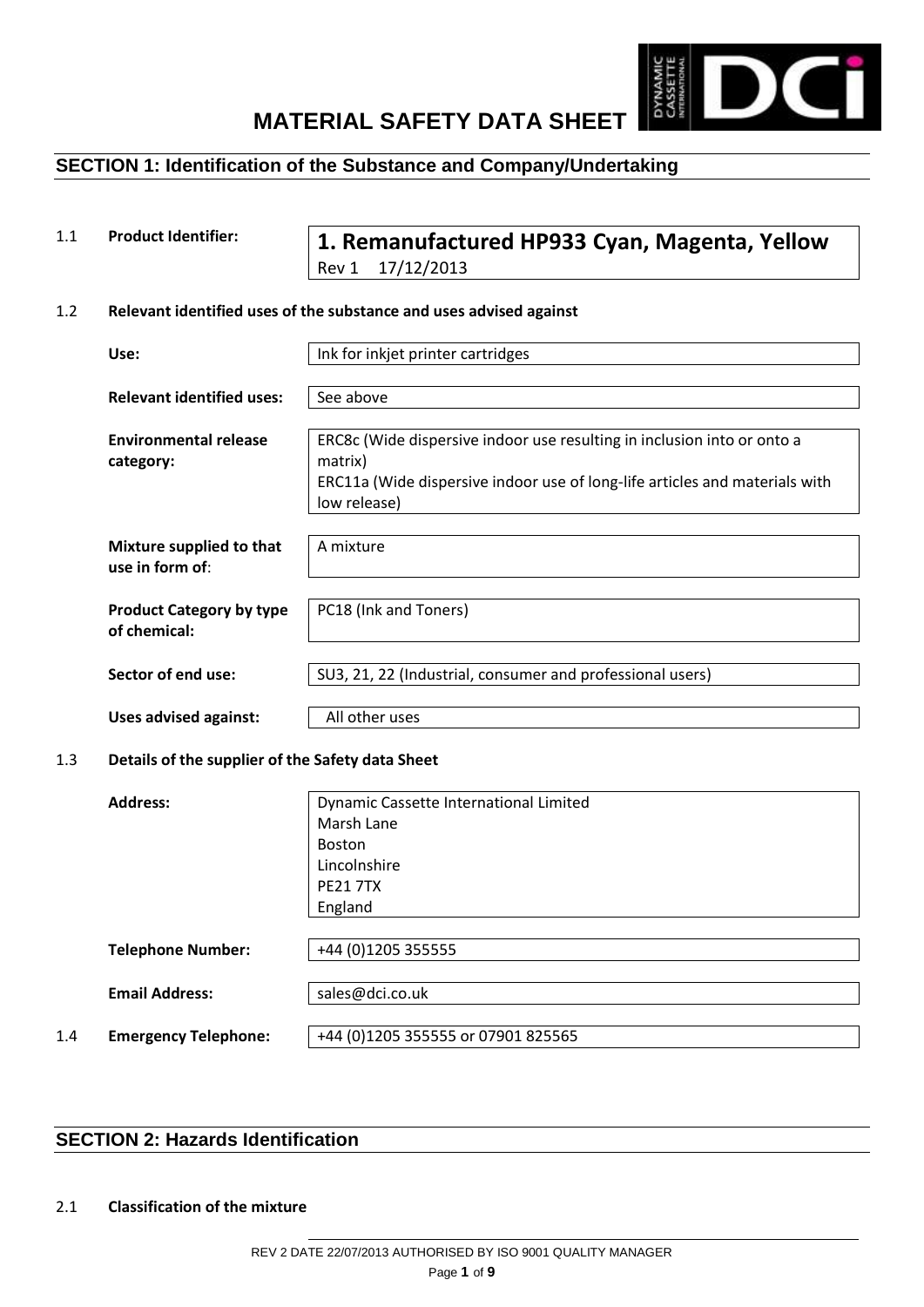| 2.1.1 | <b>Classification according to</b><br><b>Regulation (EC) No</b><br>1272/2008 (including<br>amendments): | None                                                                                                                                       |
|-------|---------------------------------------------------------------------------------------------------------|--------------------------------------------------------------------------------------------------------------------------------------------|
| 2.1.2 | <b>Classification according to</b><br>EU Directive 67/548/EEC<br>(including amendments):                | None                                                                                                                                       |
| 2.2   | <b>Label elements:</b>                                                                                  | None                                                                                                                                       |
|       | Signal word:                                                                                            | None                                                                                                                                       |
|       | <b>Hazard statements:</b>                                                                               | None                                                                                                                                       |
|       | <b>Precautionary statements:</b>                                                                        | None                                                                                                                                       |
|       | <b>Prevention:</b>                                                                                      | None                                                                                                                                       |
|       | Storage:                                                                                                | None                                                                                                                                       |
| 2.3   | <b>Other Hazards:</b>                                                                                   | The product is a mixture containing mostly water with various other<br>ingredients producing slight risk of irritation in their pure state |
| 2.4   | <b>Additional Information:</b>                                                                          | The product is not classified as hazardous according to EC and National<br>Regulations                                                     |

# **SECTION 3: Composition / Information on Ingredients**

#### 3.1 **Substances**

| <b>Product identifier</b><br>type in accordance<br>with Article 18(2) of<br><b>Regulation (EC) No</b><br>1272/2008 | <b>Identifier</b><br>number | <b>Identification name</b> | Weight %<br>content<br>(or range) | <b>EC Number</b> |
|--------------------------------------------------------------------------------------------------------------------|-----------------------------|----------------------------|-----------------------------------|------------------|
| <b>CAS Number</b>                                                                                                  | $56 - 81 - 5$               | Glycerol                   | < 10%                             | 200-289-5        |

## **SECTION 4: First-Aid Measures**

#### 4.1 **Description of First Aid Measures**

**Ingestion:** Give 2-4 cups full of milk or water, do not induce vomiting; seek medical advice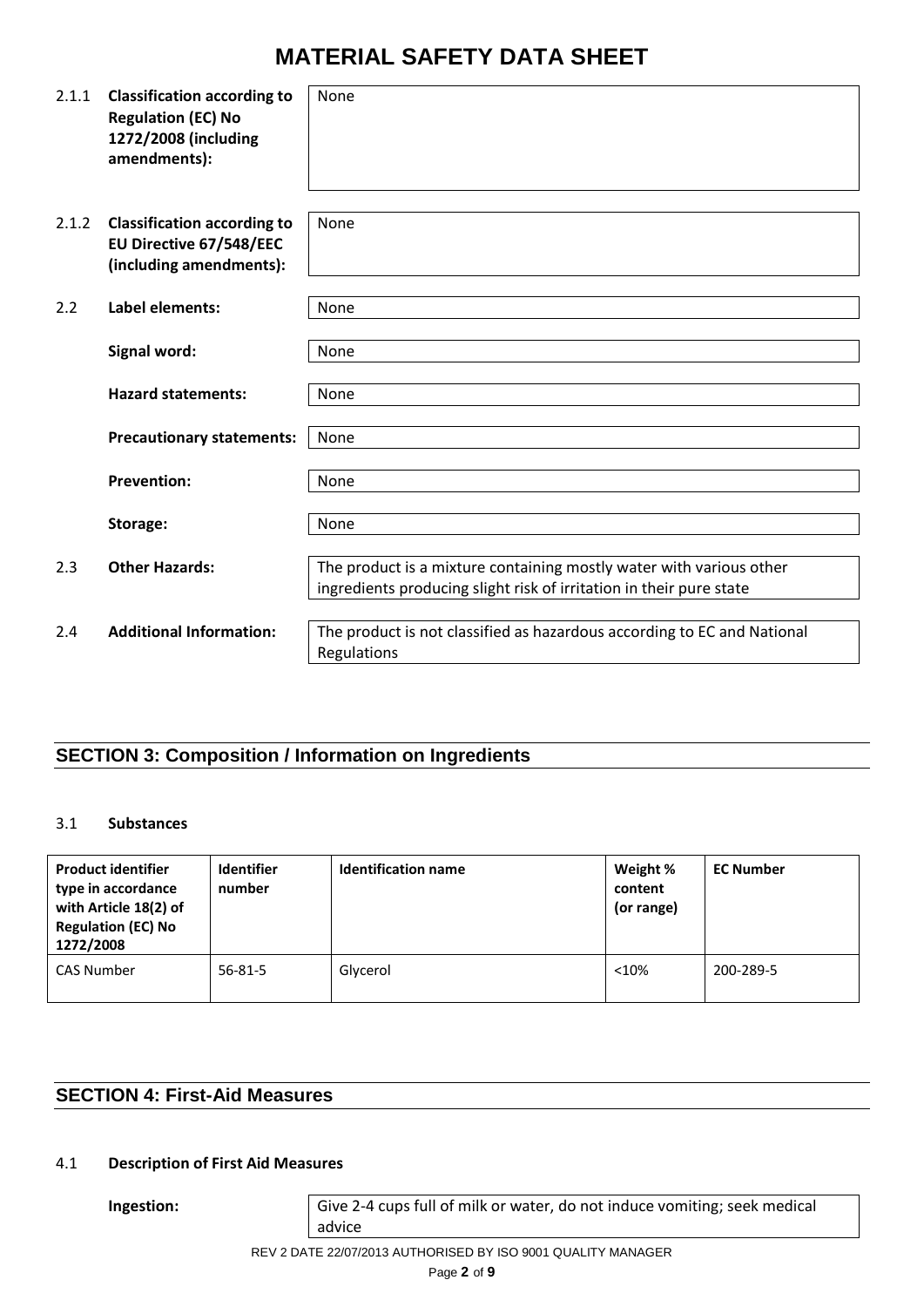|                                                                    | <b>Skin contact:</b>           | Clean affected area with plenty of water, soap or other non-irritating         |  |
|--------------------------------------------------------------------|--------------------------------|--------------------------------------------------------------------------------|--|
|                                                                    |                                | cleanser                                                                       |  |
|                                                                    |                                |                                                                                |  |
|                                                                    | Eye contact:                   | Flush eyes with plenty of water until clear; seek medical advice if irritation |  |
|                                                                    |                                | persists                                                                       |  |
|                                                                    |                                |                                                                                |  |
|                                                                    | Inhalation:                    | Move the exposed person to fresh air at once. Seek medical advice              |  |
|                                                                    |                                |                                                                                |  |
|                                                                    | <b>First Aider Protection:</b> | None specific                                                                  |  |
|                                                                    |                                |                                                                                |  |
|                                                                    |                                |                                                                                |  |
| 4.2<br>Most important symptoms and effects, both acute and delayed |                                |                                                                                |  |
|                                                                    |                                |                                                                                |  |
|                                                                    | Ingestion:                     | Slight irritation of the gastro-intestinal tract                               |  |
|                                                                    |                                |                                                                                |  |
|                                                                    | <b>Skin contact:</b>           | Slight irritation                                                              |  |
|                                                                    |                                |                                                                                |  |
|                                                                    | Eye contact:                   | Slight irritation                                                              |  |
|                                                                    |                                |                                                                                |  |
|                                                                    | Inhalation:                    | Slight irritation of the respiratory tract                                     |  |
|                                                                    |                                |                                                                                |  |
| 4.3                                                                |                                | Indication of immediate medical attention and special treatment needed         |  |
|                                                                    |                                |                                                                                |  |

```
General advice: None specific
```
## **SECTION 5: Fire-Fighting Measures**

| 5.1   | <b>Extinguishing media</b>                            | (small and large fires)                                                                                            |  |
|-------|-------------------------------------------------------|--------------------------------------------------------------------------------------------------------------------|--|
|       | <b>Small Fire:</b>                                    | Water, water mist, foam, dry powder, CO2                                                                           |  |
|       | Large Fire:                                           | Water, water mist, foam, dry powder, CO2                                                                           |  |
|       | Avoid:                                                | None                                                                                                               |  |
| 5.2.1 | <b>Specific Hazards:</b>                              | May create toxic materials, carbon dioxide, carbon monoxide, various<br>hydrocarbons etc. on thermal decomposition |  |
|       |                                                       | Cartridges may burst if subjected to extreme heat                                                                  |  |
| 5.2.2 | Protective equipment and<br>advice for fire fighters: | Self-contained breathing apparatus and full protective clothing                                                    |  |

## **SECTION 6: Accidental Release Measures**

REV 2 DATE 22/07/2013 AUTHORISED BY ISO 9001 QUALITY MANAGER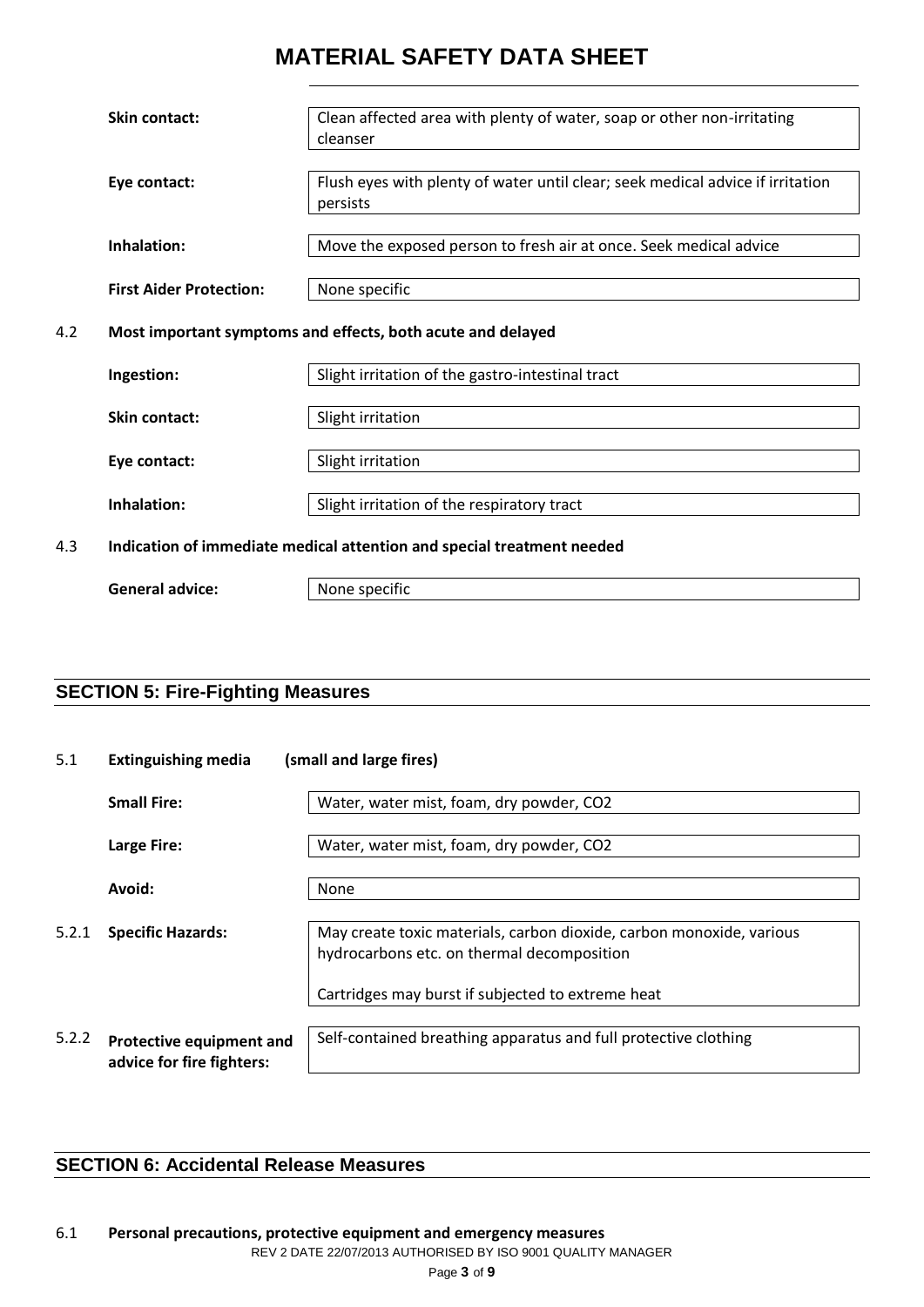| 6.1.1<br>6.1.2 | During fitting and removal of cartridge apply usual precautions for handling<br>For non-emergency<br>of chemicals. Dispose of used cartridges safely, out of reach of children<br>personnel:<br>None specific<br>For emergency<br>responders: |                                                                                                                                    |  |
|----------------|-----------------------------------------------------------------------------------------------------------------------------------------------------------------------------------------------------------------------------------------------|------------------------------------------------------------------------------------------------------------------------------------|--|
| 6.2            | Environmental<br>precautions:                                                                                                                                                                                                                 | Take precautionary measures against discharges into the environment                                                                |  |
| 6.3            | Methods and material for containment and cleaning up                                                                                                                                                                                          |                                                                                                                                    |  |
| 6.3.1          | No hazard foreseen due to container size<br>For containment:                                                                                                                                                                                  |                                                                                                                                    |  |
| 6.3.2          | For cleaning up:                                                                                                                                                                                                                              | Apply normal mopping up procedures and dispose of waste as appropriate<br>Dispose of bulk spillage via local authority regulations |  |
| 6.3.3          | <b>Other information:</b>                                                                                                                                                                                                                     | None                                                                                                                               |  |
| 6.4            | Reference to other<br>sections:                                                                                                                                                                                                               | Section 8                                                                                                                          |  |

# **SECTION 7: Handling and Storage**

| 7.1 | <b>Precautions for Safe</b><br>Handling:                                   | Handle with care<br>Do not store under heavy load conditions or at extremes of temperature<br>Keep out of reach of children |
|-----|----------------------------------------------------------------------------|-----------------------------------------------------------------------------------------------------------------------------|
| 7.2 | <b>Conditions for safe</b><br>storage, including any<br>incompatibilities: | None specific                                                                                                               |
| 7.3 | <b>Specific end uses:</b>                                                  | <b>None</b>                                                                                                                 |

## **SECTION 8: Exposure Controls/Personal Protection**

## 8.1 **Control Parameters**

| Substance |                           |                   |                          |                   |
|-----------|---------------------------|-------------------|--------------------------|-------------------|
| CAS No.   |                           |                   |                          |                   |
|           | Limit value - Eight hours |                   | Limit value - Short term |                   |
|           | ppm                       | mg/m <sup>3</sup> | ppm                      | mg/m <sup>3</sup> |
|           |                           |                   |                          |                   |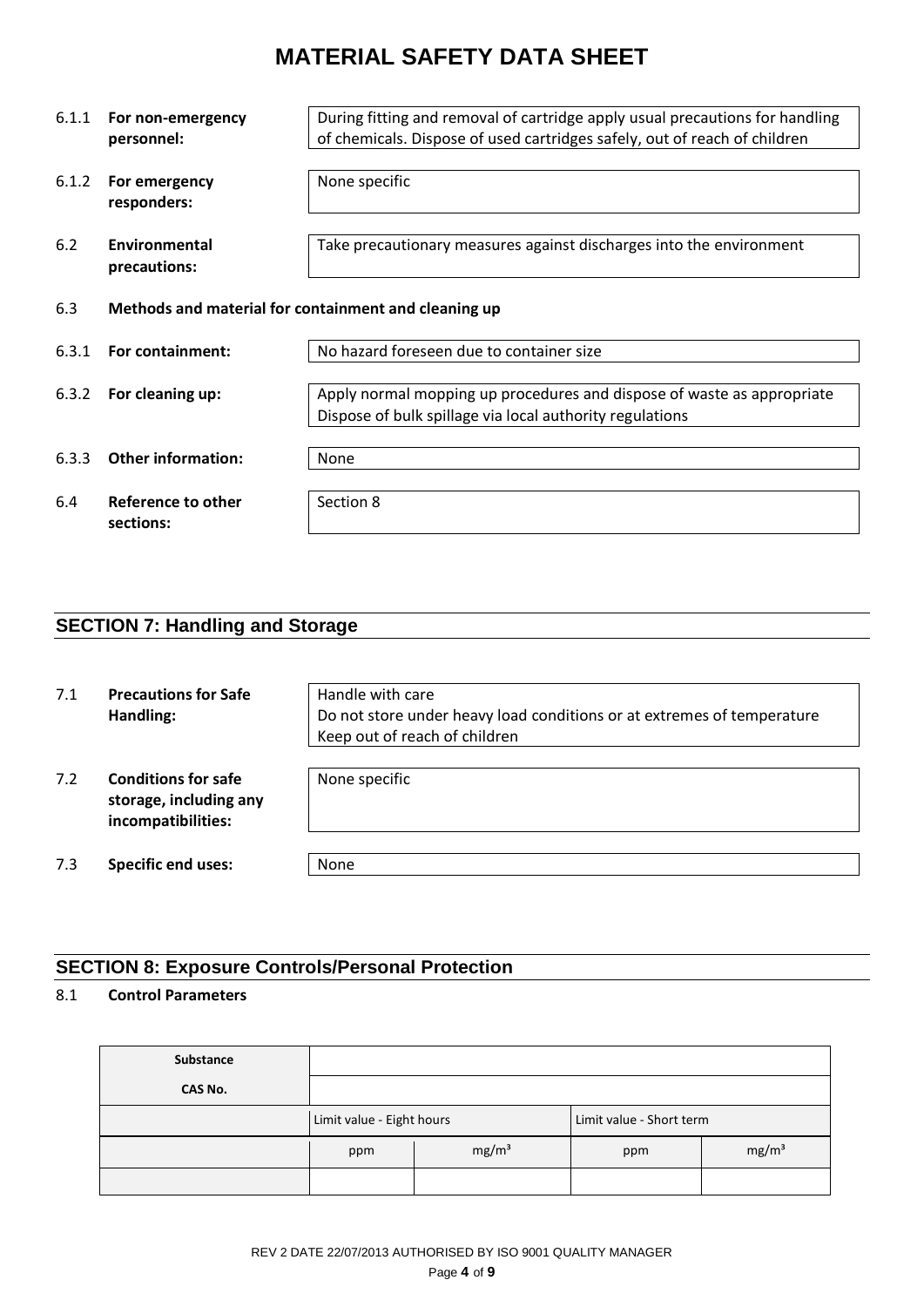8.2 **Exposure controls**

| 8.2.1 | <b>Engineering controls:</b>              | None specific                                                                                                                                             |
|-------|-------------------------------------------|-----------------------------------------------------------------------------------------------------------------------------------------------------------|
| 8.2.2 | <b>Personal protective</b><br>equipment:  | During fitting and removal of cartridge apply usual precautions for handling<br>of chemicals. Dispose of used cartridges safely, out of reach of children |
|       | 8.2.3 Environmental exposure<br>controls: | Take precautionary measures against discharges into the environment                                                                                       |

## **SECTION 9: Physical and Chemical Properties**

# 9.1 **Information on basic physical and chemical properties Appearance:** Liquid **Odour:** Slight alcohol odour **Odour threshold:** Not Applicable **pH:**  $\vert$  Not Applicable **Melting point:** Not Applicable **Initial boiling point and boiling range:** Not Applicable **Flash point:** Not Applicable **Evaporation rate:** Not Applicable **Flammability:** Not Applicable **Upper/lower flammability or explosive limits:** Not Applicable **Vapour pressure:** Not Applicable **Relative vapour density (air=1):** Not Applicable **Relative density (water=1):** Not Applicable **Solubility:** Miscible with water **Partition coefficient (noctanol/water):** Not Applicable **Auto-ignition temperature:** Not Applicable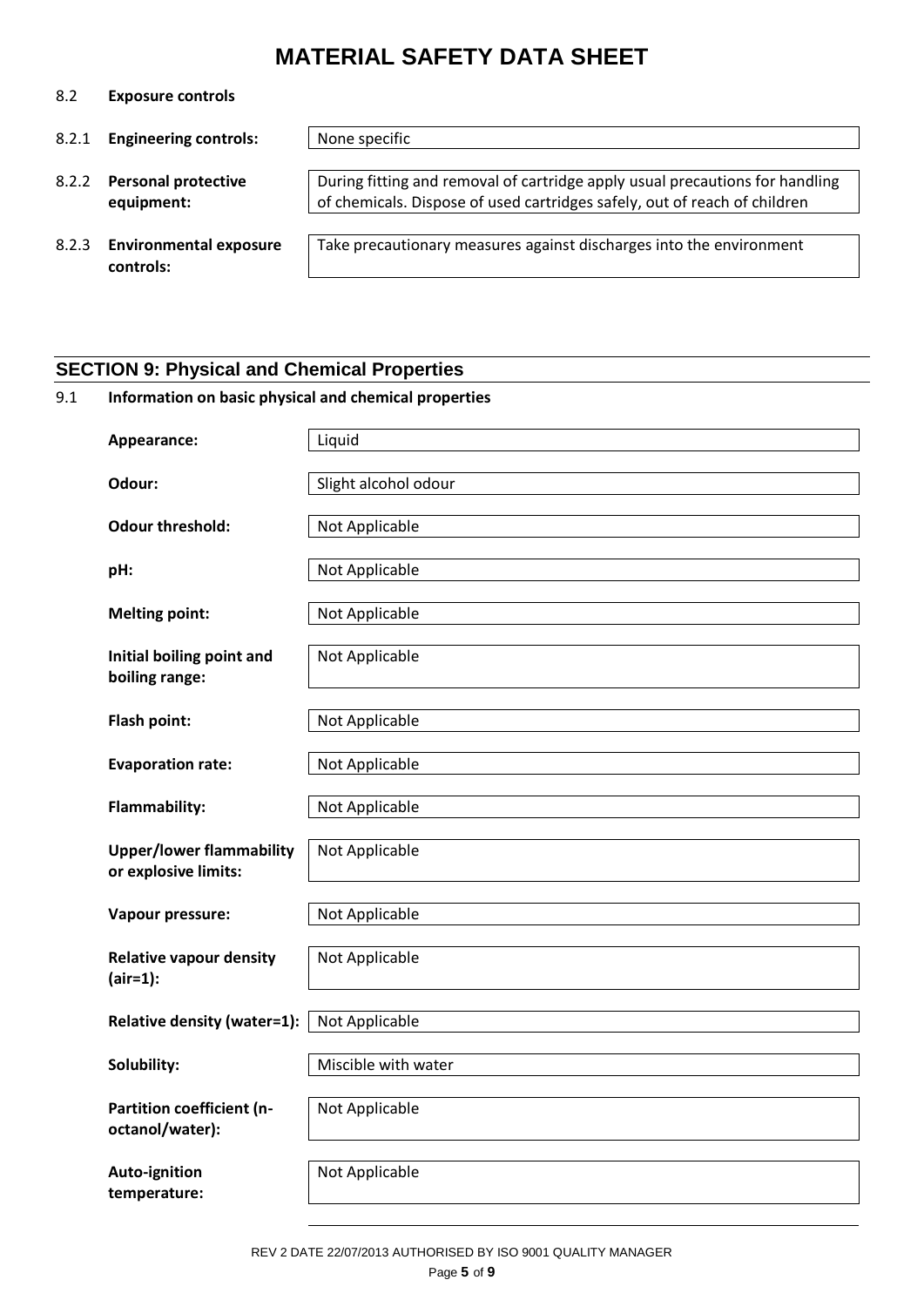|     | Decomposition<br>temperature: | Not Applicable |
|-----|-------------------------------|----------------|
|     | <b>Viscosity:</b>             | Not Applicable |
|     | <b>Explosive properties:</b>  | Not Applicable |
|     | <b>Oxidising properties:</b>  | Not Applicable |
| 9.2 | <b>Other information</b>      |                |
|     | <b>Critical Temperature:</b>  | Not Applicable |

|      | <b>SECTION 10: Stability and Reactivity</b>   |                                                                                                                    |  |  |
|------|-----------------------------------------------|--------------------------------------------------------------------------------------------------------------------|--|--|
| 10.1 | <b>Reactivity:</b>                            | Product is stable under normal storage and usage conditions                                                        |  |  |
| 10.2 | <b>Chemical stability:</b>                    | See above                                                                                                          |  |  |
| 10.3 | <b>Possibility of hazardous</b><br>reactions: | None                                                                                                               |  |  |
| 10.4 | <b>Conditions to Avoid:</b>                   | <b>Extreme temperatures</b>                                                                                        |  |  |
| 10.5 | Incompatible materials:                       | None                                                                                                               |  |  |
| 10.6 | <b>Hazardous decomposition</b><br>products:   | May create toxic materials, carbon dioxide, carbon monoxide, various<br>hydrocarbons etc. on thermal decomposition |  |  |

## **SECTION 11: Toxicological Information**

## 11.1 **Information on toxicological effects**

| <b>Acute toxicity:</b>                       | Not Applicable |
|----------------------------------------------|----------------|
| <b>Skin corrosion/irritation:</b>            | Not Applicable |
| Serious eye damage/<br>irritation:           | Not Applicable |
| <b>Respiratory or skin</b><br>sensitisation: | Not Applicable |
| <b>Germ cell mutagenicity:</b>               | Not Applicable |
| Carcinogenicity:                             | Not Applicable |
| <b>Reproductive toxicity:</b>                | Not Applicable |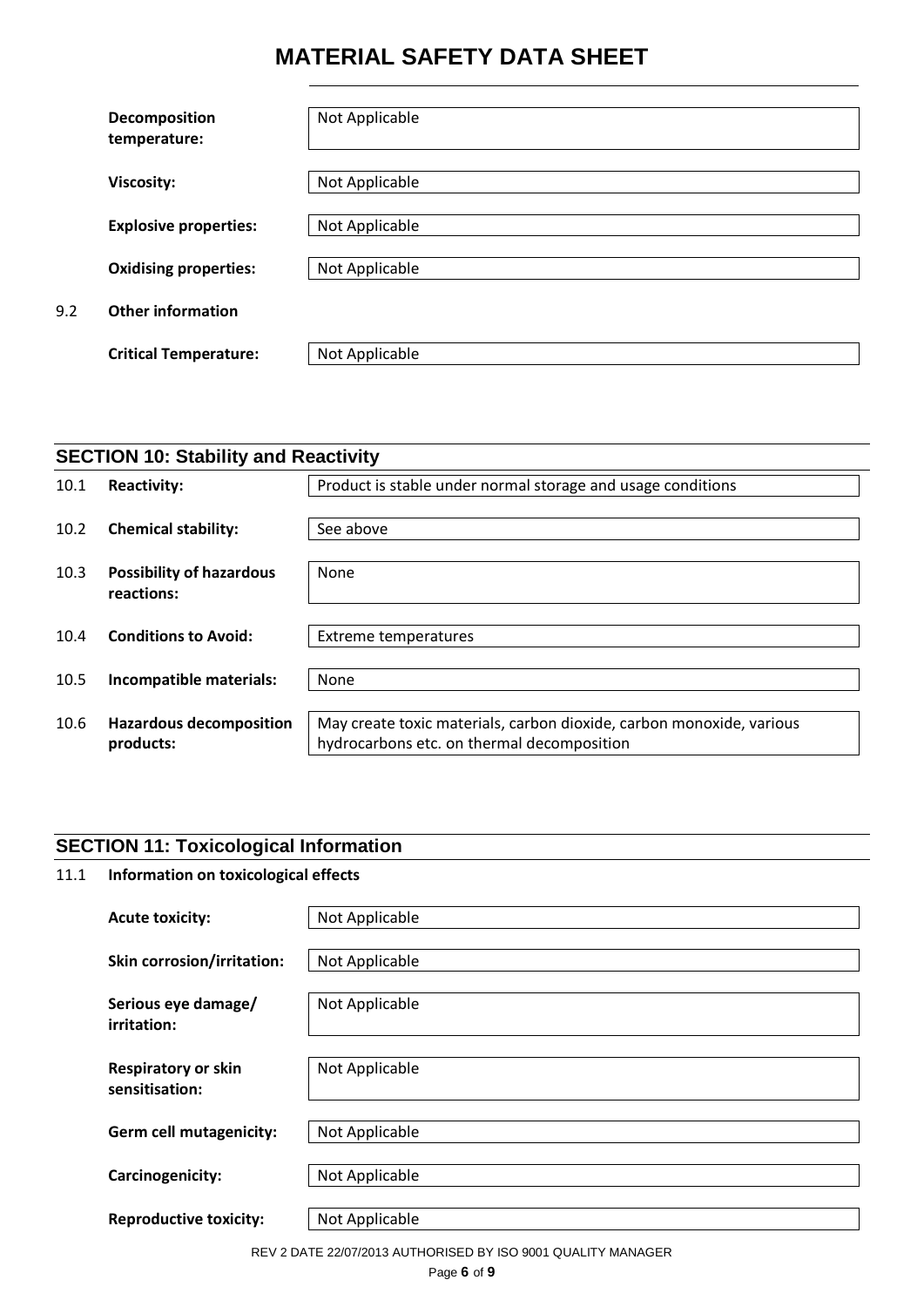| <b>STOT-single exposure:</b>   | No Known Effects                                                        |
|--------------------------------|-------------------------------------------------------------------------|
| <b>STOT-repeated exposure:</b> | No Known Effects                                                        |
| <b>Aspiration hazard:</b>      | Not Applicable                                                          |
| <b>Further information:</b>    | Toxicological effects unlikely due to size and nature of product design |

| <b>SECTION 12: Ecological Information</b> |                                               |                                                                                                                                |
|-------------------------------------------|-----------------------------------------------|--------------------------------------------------------------------------------------------------------------------------------|
| 12.1                                      | Toxicity:                                     | Ecological effects unlikely due to size and nature of product design, provided<br>contents not disposed of in large quantities |
| 12.2                                      | Persistence and<br>degradability:             | Not Applicable                                                                                                                 |
| 12.3                                      | <b>Bioaccumulative potential:</b>             | Not Applicable                                                                                                                 |
| 12.4                                      | Mobility in soil:                             | Not Applicable                                                                                                                 |
| 12.5                                      | <b>Results of PBT and vPvB</b><br>assessment: | The mixture does not contain any ingredients which are PBT, vPvB or<br>Substances of Very high concern                         |
| 12.6                                      | Other adverse effects:                        | Not Applicable                                                                                                                 |

| <b>SECTION 13: Disposal Considerations</b> |                             |                                                                                                                                                                     |
|--------------------------------------------|-----------------------------|---------------------------------------------------------------------------------------------------------------------------------------------------------------------|
| 13.1                                       | Waste treatment<br>methods: | Empty cartridges may be disposed of via local domestic waste regulations<br>Full cartridges should be kept out of reach the of children until safely<br>disposed of |

| <b>SECTION 14: Transport Information</b> |                                         |                |
|------------------------------------------|-----------------------------------------|----------------|
| 14.1                                     | <b>UN Number:</b>                       | Not Applicable |
| 14.2                                     | UN proper shipping name:                | Not Applicable |
| 14.3                                     | <b>Transport hazard class:</b>          | Not Applicable |
| 14.4                                     | Packing group:                          | Not Applicable |
| 14.5                                     | <b>Environmental hazards:</b>           | Not Applicable |
| 14.6                                     | <b>Special Precautions for</b><br>user: | Not Applicable |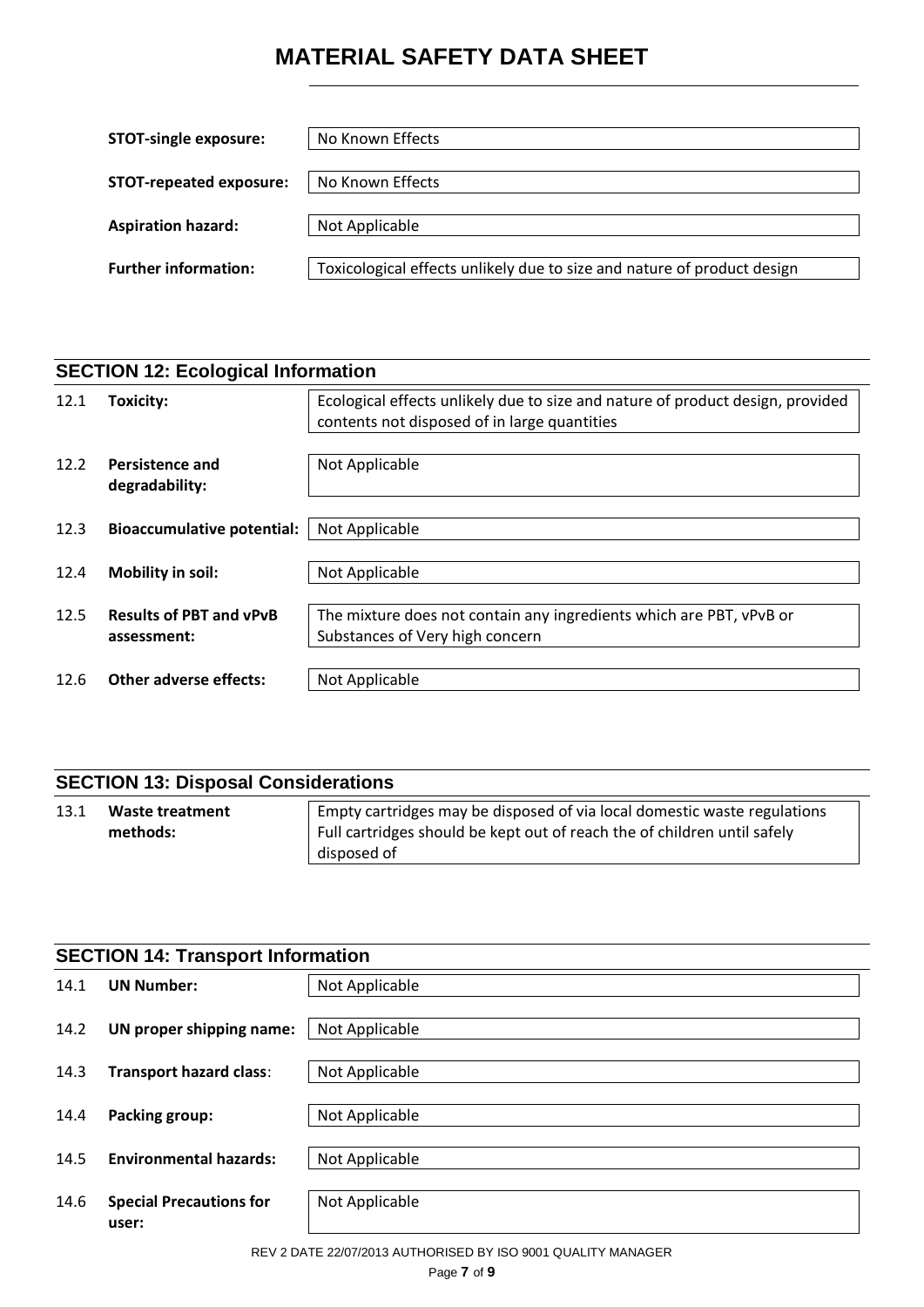#### 14.7 **Transport in bulk according to Annex II of Marpol 73/78 and the IBC Code:**

Remark: not dangerous cargo, but keep separate from foodstuffs. No special transport requirements necessary under Approved Carriage of Dangerous Goods Regulations

## **SECTION 15: Regulatory Information**

| 15.1 | Safety, health and<br>environmental<br>regulations/legislation<br>specific for the<br>substance/mixture: | The information contained in this safety data sheet does not constitute the<br>users own assessment of workplace risks as required by other health and<br>safety regulations<br>This product has been assessed to ensure of compliance to the EU REACH<br>and CLP Regulations |
|------|----------------------------------------------------------------------------------------------------------|-------------------------------------------------------------------------------------------------------------------------------------------------------------------------------------------------------------------------------------------------------------------------------|
| 15.2 | <b>Chemical Safety</b><br>Assessment:                                                                    | The product is determined as not being hazardous                                                                                                                                                                                                                              |

#### **SECTION 16: Other Information**

| <b>Methods of evaluation:</b> | None specific                                                                                                                                                                                                                                                                                                                                                                                                                       |
|-------------------------------|-------------------------------------------------------------------------------------------------------------------------------------------------------------------------------------------------------------------------------------------------------------------------------------------------------------------------------------------------------------------------------------------------------------------------------------|
| <b>References:</b>            | None specific                                                                                                                                                                                                                                                                                                                                                                                                                       |
| <b>Abbreviations:</b>         | REACH – Registration, Evaluation, Authorisation and restriction of Chemicals<br>CLP - Classification, labelling and Packaging of Substances and Mixtures<br>EC No - European Commission Number<br><b>UN Number - United Nations Committee of Experts</b><br>WEL-Workplace Exposure Limit<br>STOT - Specific Target Organ Toxicity<br>PBT - Persistent, Bioaccumulative and Toxic<br>vPvB - very Persistent and very Bioaccumulative |

**The information contained herein is carefully presented, based on the data we have. However, all precautions described herein are for normal handling, not for special handling. Please establish the safe usage in accordance with your handling procedures by reference to this SDS and applicable laws and guidance. In addition, the description, composition, and physical/chemical properties are typical values and not guaranteed for this product.**